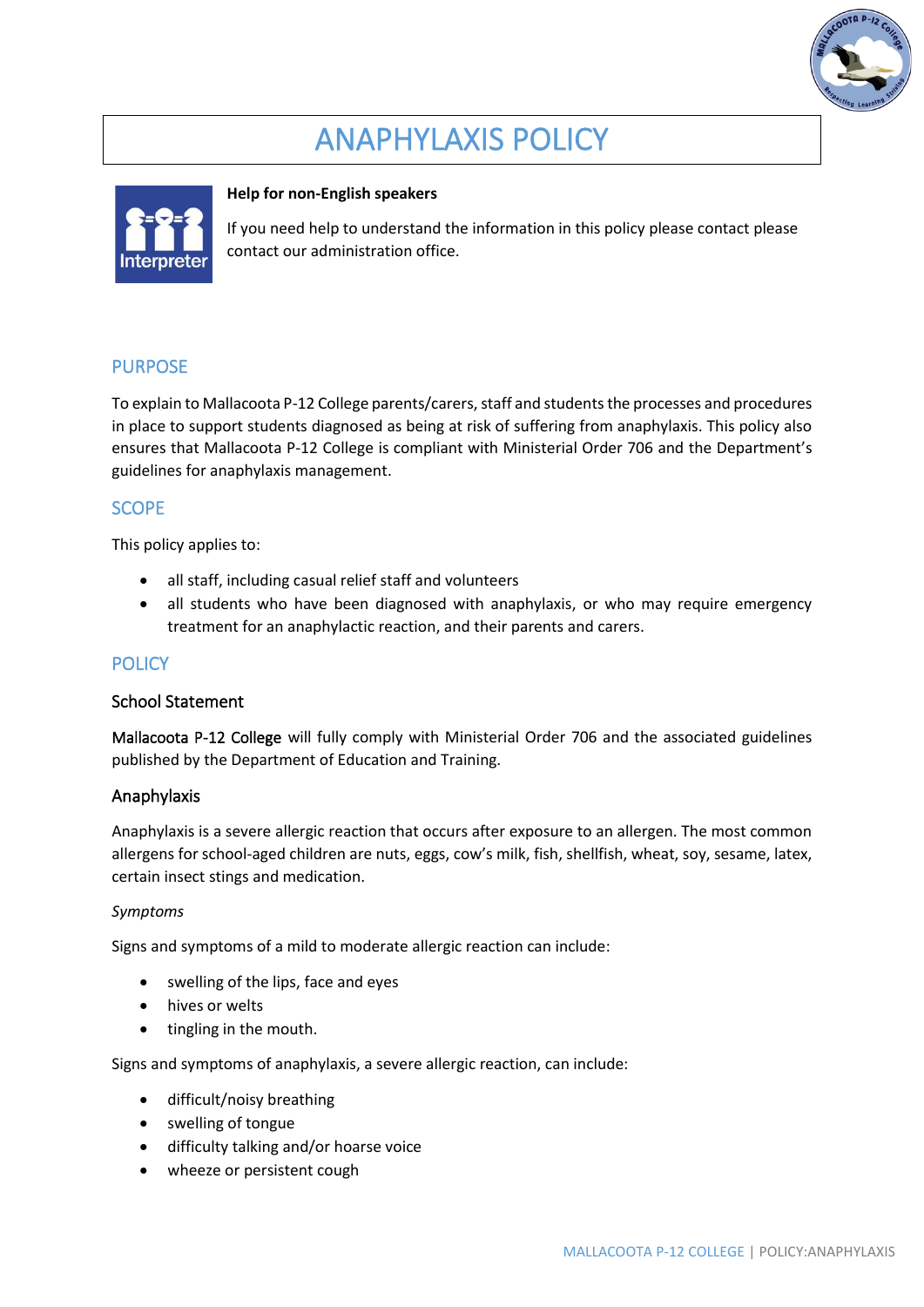

- persistent dizziness or collapse
- student appears pale or floppy
- abdominal pain and/or vomiting.

Symptoms usually develop within ten minutes and up to two hours after exposure to an allergen, but can appear within a few minutes.

#### *Treatment*

Adrenaline given as an injection into the muscle of the outer mid-thigh is the first aid treatment for anaphylaxis.

Individuals diagnosed as being at risk of anaphylaxis are prescribed an adrenaline auto-injector for use in an emergency. These adrenaline auto-injectors are designed so that anyone can use them in an emergency.

#### Individual Anaphylaxis Management Plans

All students at Mallacoota P-12 College who are diagnosed by a medical practitioner as being at risk of suffering from an anaphylactic reaction must have an Individual Anaphylaxis Management Plan. When notified of an anaphylaxis diagnosis, the principal of Mallacoota P-12 College is responsible for developing a plan in consultation with the student's parents/carers.

Where necessary, an Individual Anaphylaxis Management Plan will be in place as soon as practicable after a student enrols at Mallacoota P-12 College and where possible, before the student's first day.

Parents and carers must:

- obtain an ASCIA Action Plan for Anaphylaxis from the student's medical practitioner and provide a copy to the school as soon as practicable
- immediately inform the school in writing if there is a relevant change in the student's medical condition and obtain an updated ASCIA Action Plan for Anaphylaxis
- provide an up-to-date photo of the student for the ASCIA Action Plan for Anaphylaxis when that Plan is provided to the school and each time it is reviewed
- provide the school with a current adrenaline autoinjector for the student that has not expired;
- participate in annual reviews of the student's Plan.

Each student's Individual Anaphylaxis Management Plan must include:

- information about the student's medical condition that relates to allergies and the potential for anaphylactic reaction, including the type of allergies the student has
- information about the signs or symptoms the student might exhibit in the event of an allergic reaction based on a written diagnosis from a medical practitioner
- strategies to minimise the risk of exposure to known allergens while the student is under the care or supervision of school staff, including in the school yard, at camps and excursions, or at special events conducted, organised or attended by the school
- the name of the person(s) responsible for implementing the risk minimisation strategies, which have been identified in the Plan
- information about where the student's medication will be stored
- the student's emergency contact details
- an up-to-date ASCIA Action Plan for Anaphylaxis completed by the student's medical practitioner.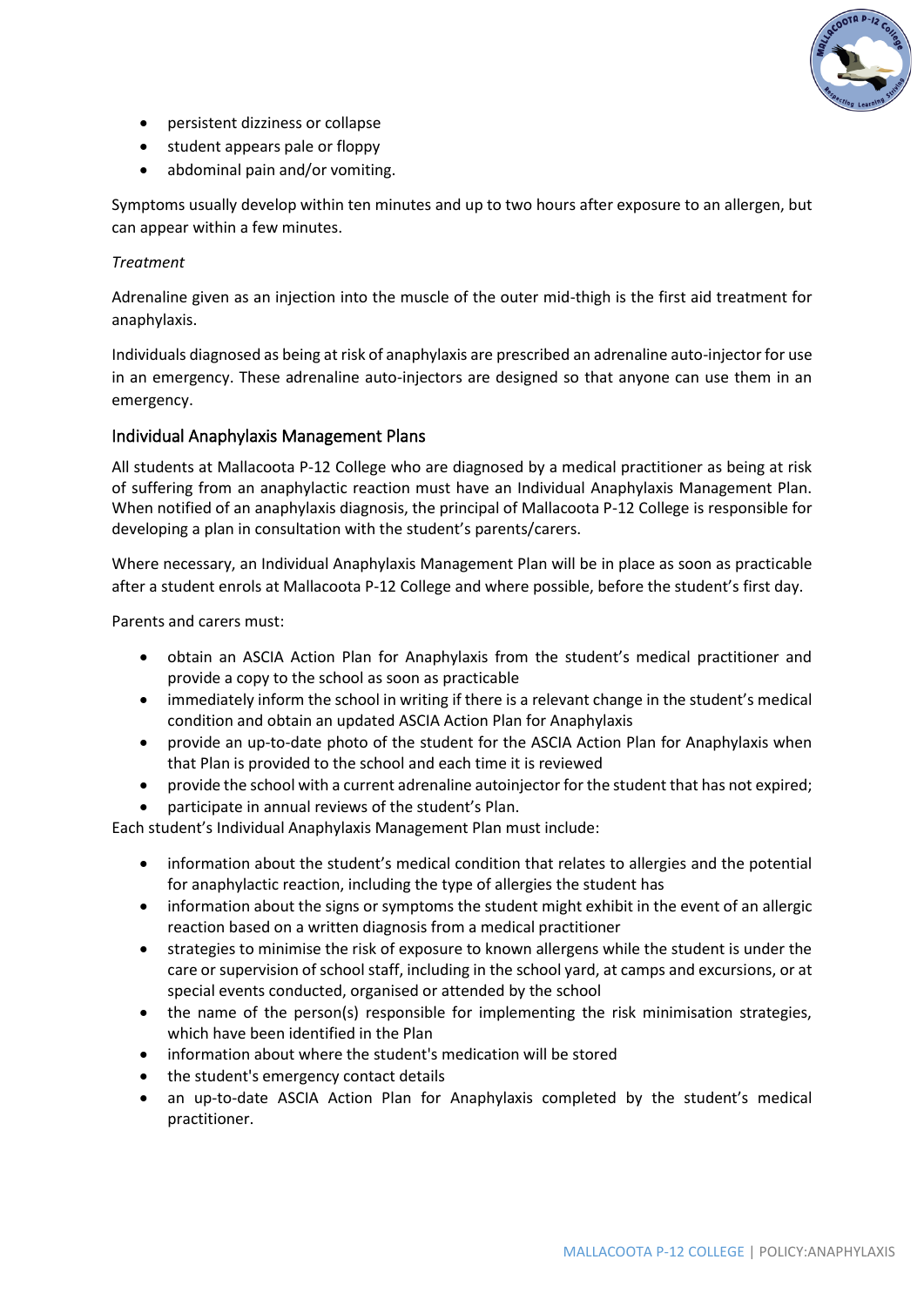

#### *Review and updates to Individual Anaphylaxis Management Plans*

A student's Individual Anaphylaxis Management Plan will be reviewed and updated on an annual basis in consultation with the student's parents/carers. The plan will also be reviewed and, where necessary, updated in the following circumstances:

- as soon as practicable after the student has an anaphylactic reaction at school
- if the student's medical condition, insofar as it relates to allergy and the potential for anaphylactic reaction, changes
- when the student is participating in an off-site activity, including camps and excursions, or at special events including fetes and concerts.

Mallacoota P-12 College may also consider updating a student's Individual Anaphylaxis Management Plan if there is an identified and significant increase in the student's potential risk of exposure to allergens at school.

#### Location of plans and adrenaline autoinjectors

#### • **ASCIA Action Plan for Anaphylaxis**

Copies of the ASCIA plans are kept in the front office, staff room, classroom (early years) and Home Economics room.

#### • **Storage and Location of Adrenaline Auto injectors at School**

The student's individual Anaphylaxis Kits are located in the following areas:

- $\circ$  Prep Year 6 in the student's classroom, clearly labelled with first aid symbol in a nominated and standardized position across all classrooms (side of teachers desk).
- $\circ$  Year 7 12 in front office in an insulated bag at room temperature/or with student (as directed by Student's Individual Management Plan)

Do not refrigerate and protect from light.

A copy of each student's Individual Anaphylaxis Management Plan will be stored with their ASCIA Action Plan for Anaphylaxis at the College Office for Secondary students and in the child's classroom for Primary students, together with the student's adrenaline autoinjector. Adrenaline autoinjectors must be labelled with the student's name.

#### Risk Minimisation Strategies

School staff have a duty of care to protect a student in their care from risks of injury that are reasonably foreseeable. Implementation of appropriate prevention strategies will minimise the risk of incidents of anaphylaxis occurring.

For each student at risk of anaphylaxis, a list of risk minimisation/prevention strategies will be identified, incorporated into the student anaphylaxis management plan and implemented by the College. These strategies cover the following:

- during classroom activities (including class rotations, specialist and elective classes)
- between classes and other breaks
- during recess and lunchtimes
- before and after school (eg. whilst attending breakfast club or after school activities)
- camps, excursions and overnight trips, or at special events conducted, organized or attended by the school (eg. class parties, elective subjects and work experience, cultural days, fetes, concerts, events at other schools, competitions or incursions

To reduce the risk of a student suffering from an anaphylactic reaction at Mallacoota P-12 College, we have put in place the following strategies: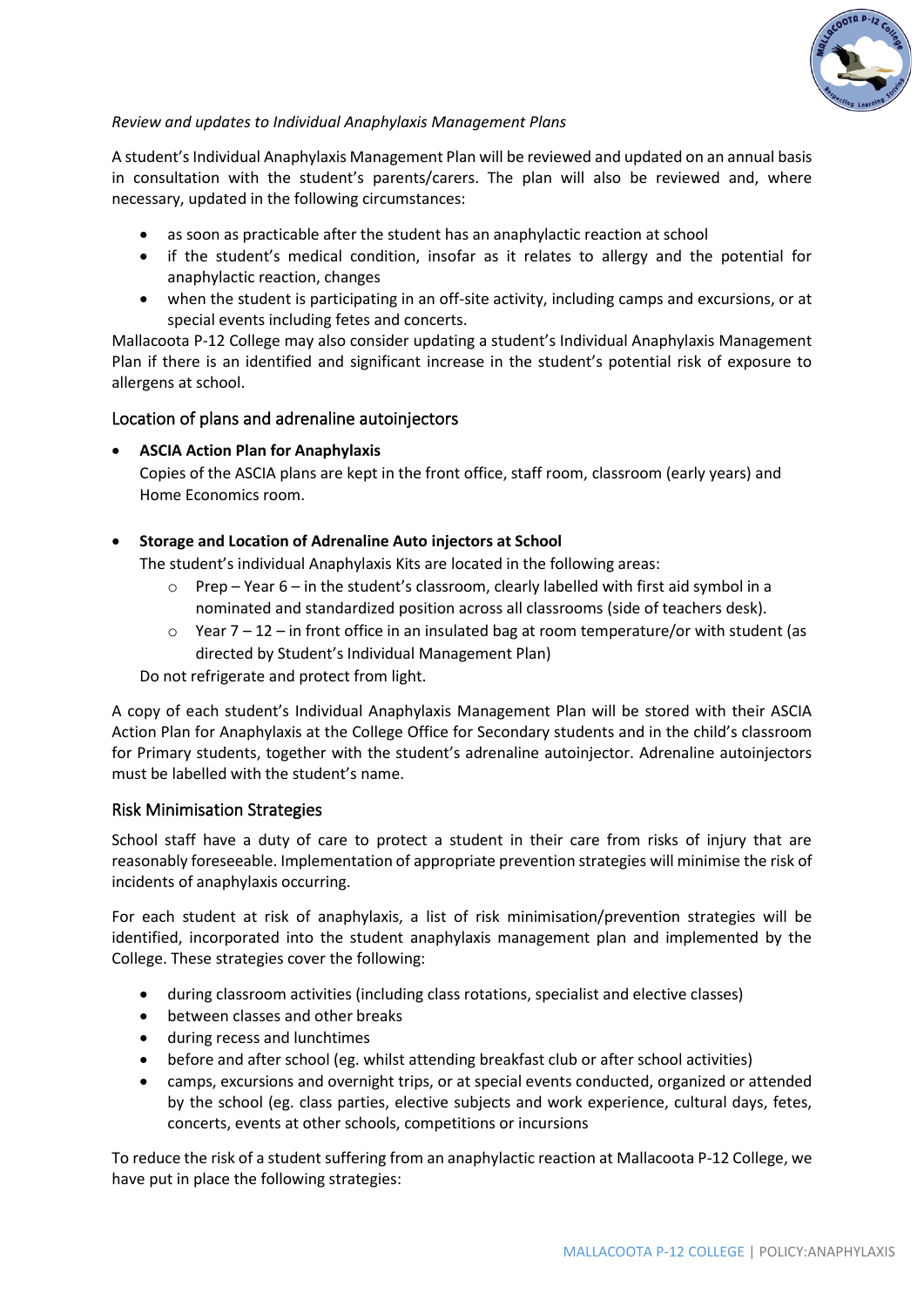

- staff and students are regularly reminded to wash their hands after eating;
- students are discouraged from sharing food
- garbage bins at school are to remain covered with lids to reduce the risk of attracting insects
- gloves must be worn when picking up papers or rubbish in the playground (consider alternate activity for students with allergies);
- Breakfast Club staff are trained in appropriate food handling to reduce the risk of crosscontamination
- year groups will be informed of allergens that must be avoided in advance of class parties, events or birthdays
- a general use EpiPen will be stored at the main office for ease of access.
- Planning for off-site activities will include risk minimisation strategies for students at risk of anaphylaxis including supervision requirements, appropriate number of trained staff, emergency response procedures and other risk controls appropriate to the activity and students attending.

#### Adrenaline autoinjectors for general use

Mallacoota P-12 College will maintain a supply of adrenaline auto-injector for general use, as a backup to those provided by parents and carers for specific students, and also for students who may suffer from a first-time reaction at school.

Adrenaline auto-injectors for general use will be stored at the General office and labelled "general use".

The principal is responsible for arranging the purchase of adrenaline auto-injectors for general use, and will consider:

- the number of students enrolled at Mallacoota P-12 College at risk of anaphylaxis
- the accessibility of adrenaline auto-injectors supplied by parents
- the availability of a sufficient supply of auto-injectors for general use in different locations at the school, as well as at camps, excursions and events
- the limited life span of adrenaline auto-injectors, and the need for general use adrenaline auto-injectors to be replaced when used or prior to expiry.

#### Emergency Response

In the event of an anaphylactic reaction, the emergency response procedures in this policy must be followed, together with the school's general first aid procedures, emergency response procedures and the student's Individual Anaphylaxis Management Plan.

A complete and up-to-date list of students identified as being at risk of anaphylaxis is maintained and stored in the front office, staff room, classroom (early years) and Home Economics room. The student's individual Anaphylaxis Kits are located in the following areas:

- Prep Year 6 in the student's classroom, clearly labelled with first aid symbol in a nominated and standardized position across all classrooms (to be determined upon review of site).
- Year 7 12 in front office in an insulated bag at room temperature/or with student (as directed by Student's Individual Management Plan)

For camps, excursions and special events, a designated staff member will be responsible for maintaining a list of students at risk of anaphylaxis attending the special event, together with their Individual Anaphylaxis Management Plans and adrenaline auto-injectors, where appropriate.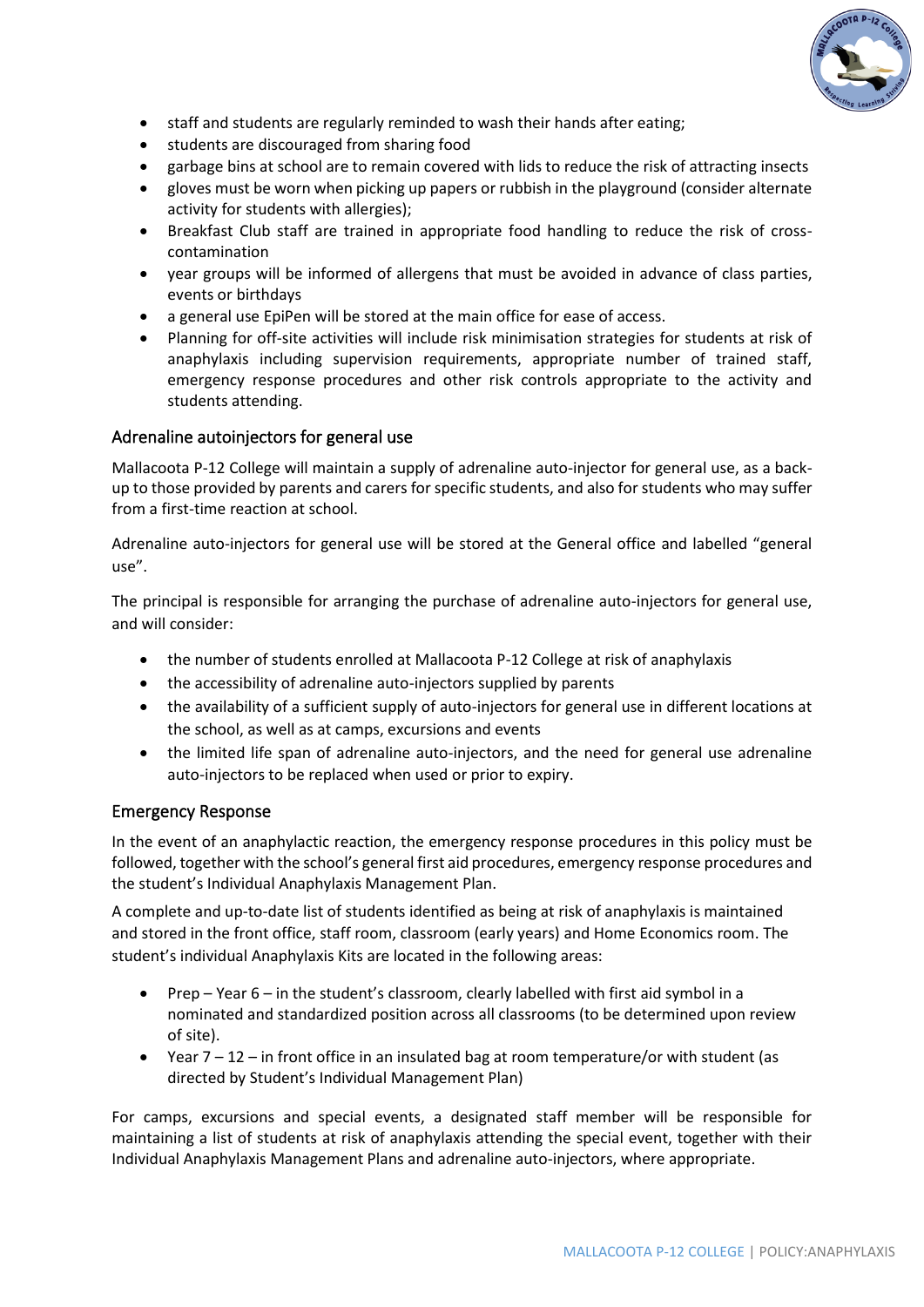

If a student experiences an anaphylactic reaction at school or during a school activity, school staff must:

| <b>Step</b> | <b>Action</b>                                                                                                                                                                                                                                                                                                                                                                       |
|-------------|-------------------------------------------------------------------------------------------------------------------------------------------------------------------------------------------------------------------------------------------------------------------------------------------------------------------------------------------------------------------------------------|
| 1.          | Call an ambulance (000)<br>$\bullet$                                                                                                                                                                                                                                                                                                                                                |
| 2.          | Lay the person flat<br>$\bullet$                                                                                                                                                                                                                                                                                                                                                    |
|             | Do not allow them to stand or walk                                                                                                                                                                                                                                                                                                                                                  |
|             | If breathing is difficult, allow them to sit<br>$\bullet$                                                                                                                                                                                                                                                                                                                           |
|             | Be calm and reassuring<br>٠                                                                                                                                                                                                                                                                                                                                                         |
|             | Do not leave them alone<br>$\bullet$                                                                                                                                                                                                                                                                                                                                                |
|             | Seek assistance from another staff member or reliable student to locate the<br>$\bullet$<br>student's adrenaline autoinjector or the school's general use autoinjector, and<br>the student's Individual Anaphylaxis Management Plan, stored at the front<br>office, staff room, classroom (early years) and Home Economics room (if student<br>has been diagnosed with anaphylaxis) |
|             | If the student's plan is not immediately available, or they appear to be<br>$\bullet$                                                                                                                                                                                                                                                                                               |
| 3.          | experiencing a first time reaction, follow steps 2 to 5                                                                                                                                                                                                                                                                                                                             |
|             | Administer an EpiPen or EpiPen Jr (if the student is under 20kg)<br>Remove from plastic container                                                                                                                                                                                                                                                                                   |
|             | $\bullet$<br>Form a fist around the EpiPen and pull off the blue safety release (cap)<br>٠                                                                                                                                                                                                                                                                                          |
|             | Place orange end against the student's outer mid-thigh (with or without<br>٠                                                                                                                                                                                                                                                                                                        |
|             | clothing)                                                                                                                                                                                                                                                                                                                                                                           |
|             | Push down hard until a click is heard or felt and hold in place for 3 seconds                                                                                                                                                                                                                                                                                                       |
|             | Remove EpiPen<br>٠                                                                                                                                                                                                                                                                                                                                                                  |
|             | Note the time the EpiPen is administered                                                                                                                                                                                                                                                                                                                                            |
|             | Retain the used EpiPen to be handed to ambulance paramedics along with the time of                                                                                                                                                                                                                                                                                                  |
|             | administration                                                                                                                                                                                                                                                                                                                                                                      |
| 4.          | If there is no improvement or severe symptoms progress (as described in the ASCIA                                                                                                                                                                                                                                                                                                   |
|             | Action Plan for Anaphylaxis), further adrenaline doses may be administered every five                                                                                                                                                                                                                                                                                               |
|             | minutes, if other adrenaline auto-injectors are available.                                                                                                                                                                                                                                                                                                                          |
| 5.          | Contact the student's emergency contacts.                                                                                                                                                                                                                                                                                                                                           |

If a student appears to be having a severe allergic reaction, but has not been previously diagnosed with an allergy or being at risk of anaphylaxis, school staff should follow steps 2 – 5 as above.

[Note: If in doubt, it is better to use an adrenaline autoinjector than not use it, even if in hindsight the reaction is not anaphylaxis. Under-treatment of anaphylaxis is more harmful and potentially life threatening than over-treatment of a mild to moderate allergic reaction. Refer to Frequently asked questions — [Anaphylaxis\]](https://nginx-php-content-policy-det-vic-gov-au-production.lagoon.vicsdp.amazee.io/sites/default/files/2020-03/anaphylaxis-faqs.docx).

#### Communication Plan

This policy will be available on Mallacoota P-12 College website so that parents and other members of the school community can easily access information about Mallacoota P-12 College anaphylaxis management procedures. The parents and carers of students who are enrolled at Mallacoota P-12 College and are identified as being at risk of anaphylaxis will also be provided with a copy of this policy.

The principal is responsible for ensuring that all relevant staff, including casual relief staff, breakfast club staff and volunteers are aware of this policy and Mallacoota P-12 College procedures for anaphylaxis management. The principal is also responsible for ensuring relevant staff are trained and briefed in anaphylaxis management, consistent with the Department's *Anaphylaxis Guidelines.*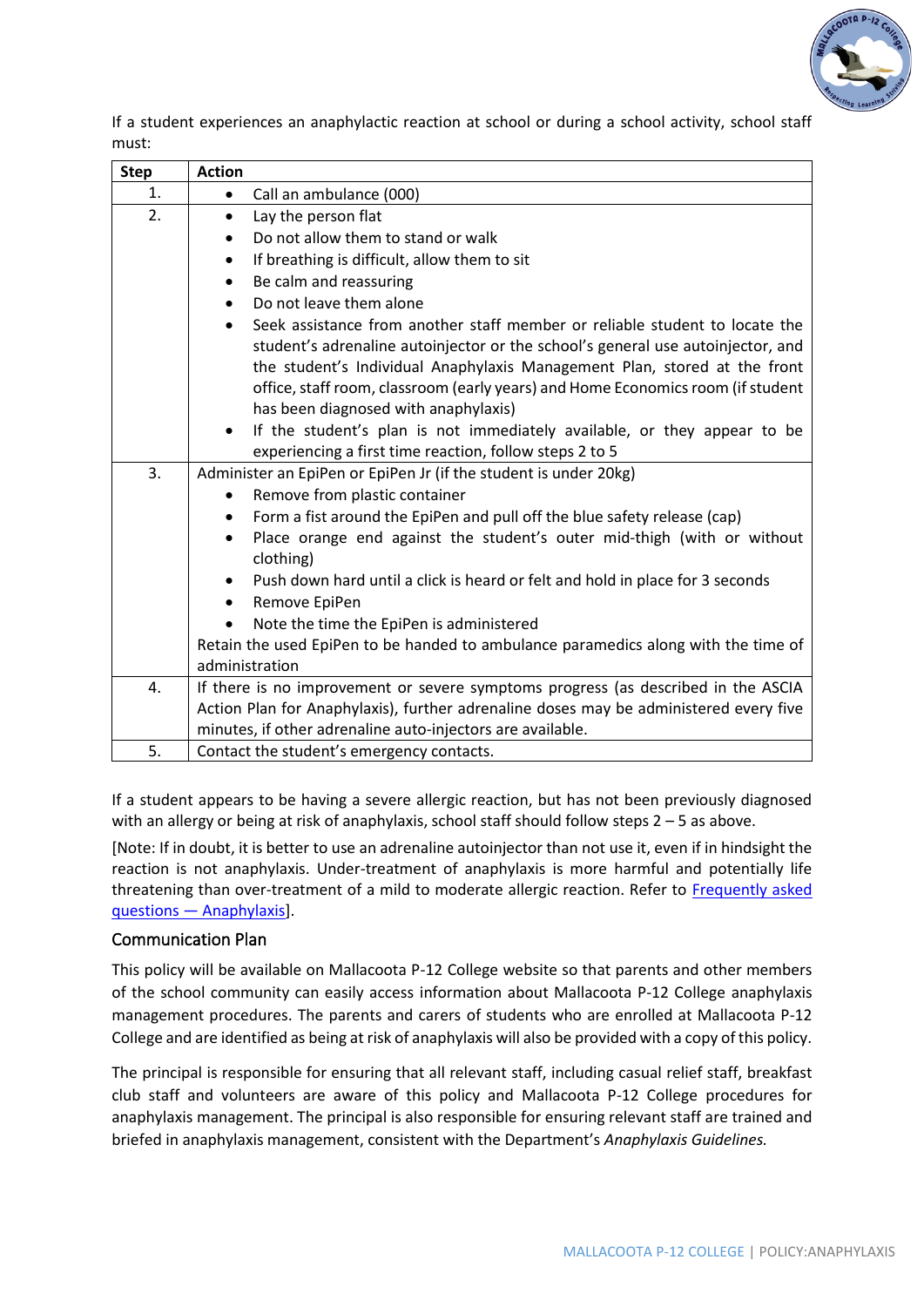

The Principal will be responsible for ensuring that a communication plan is developed to provide information to all staff, students and parents/carers about anaphylaxis and the school's Anaphylaxis Management Policy.

Copies of the policy are made available to all staff members via public display.

New staff are given copies of the policy and asked to sign off that they have read and understood the policy.

Additionally, information regarding students with anaphylaxis will be communicated in the following ways:

- The School administration staff will publish a list of known anaphylactic students.
- ASCIA Action Plans for Anaphylaxis and Individual Anaphylaxis Management Plans are available at locations as stated in this policy.
- All staff will receive briefings conducted by the nominated anaphylaxis trainers (see Staff Training section below).
- CRT's (Casual relief teachers) are provided with a class list which will include any relevant medical alerts including life threatening allergy.
- Volunteers will be briefed by their supervisor about any students of concern in their care (including students at risk of anaphylaxis). Volunteers are not to be left in sole charge of a group of students; they must always have access to college staff and support in case of an emergency.

### Staff training

The principal will ensure that the following school staff are appropriately trained in anaphylaxis management:

- School staff who conduct classes attended by students who are at risk of anaphylaxis, including CRTs
- Educational Support Staff who have responsibility for students with a medical condition that relates to allergy and the potential for anaphylactic reaction (e.g. music instructors /reading support staff)
- Any other member of school staff as required by the principal based on a risk assessment.

Staff who are required to undertake training must have completed:

- an approved face-to-face anaphylaxis management training course in the last three years, or
- an approved online anaphylaxis management training course in the last two years.

Mallacoota P12 College uses the [ASCIA Anaphylaxis e-training for Victorian](https://etrainingvic.allergy.org.au/) Schools.

The principal will ensure all staff will be briefed twice per calendar year at staff Meetings by the nominated anaphylaxis trainers or Principal's delegate (who must successfully complete an Anaphylaxis Management training course). This briefing will include:

- The College Anaphylaxis Management Policy
- The causes, symptoms and treatment of anaphylaxis
- The identities of students diagnosed as at risk of anaphylaxis and where their medication is located
- How to use an adrenaline auto-injecting device (Adrenaline Auto-injector), including hands on practice with a trainer adrenaline auto injector.
- The College's First Aid and Calling an Ambulance procedures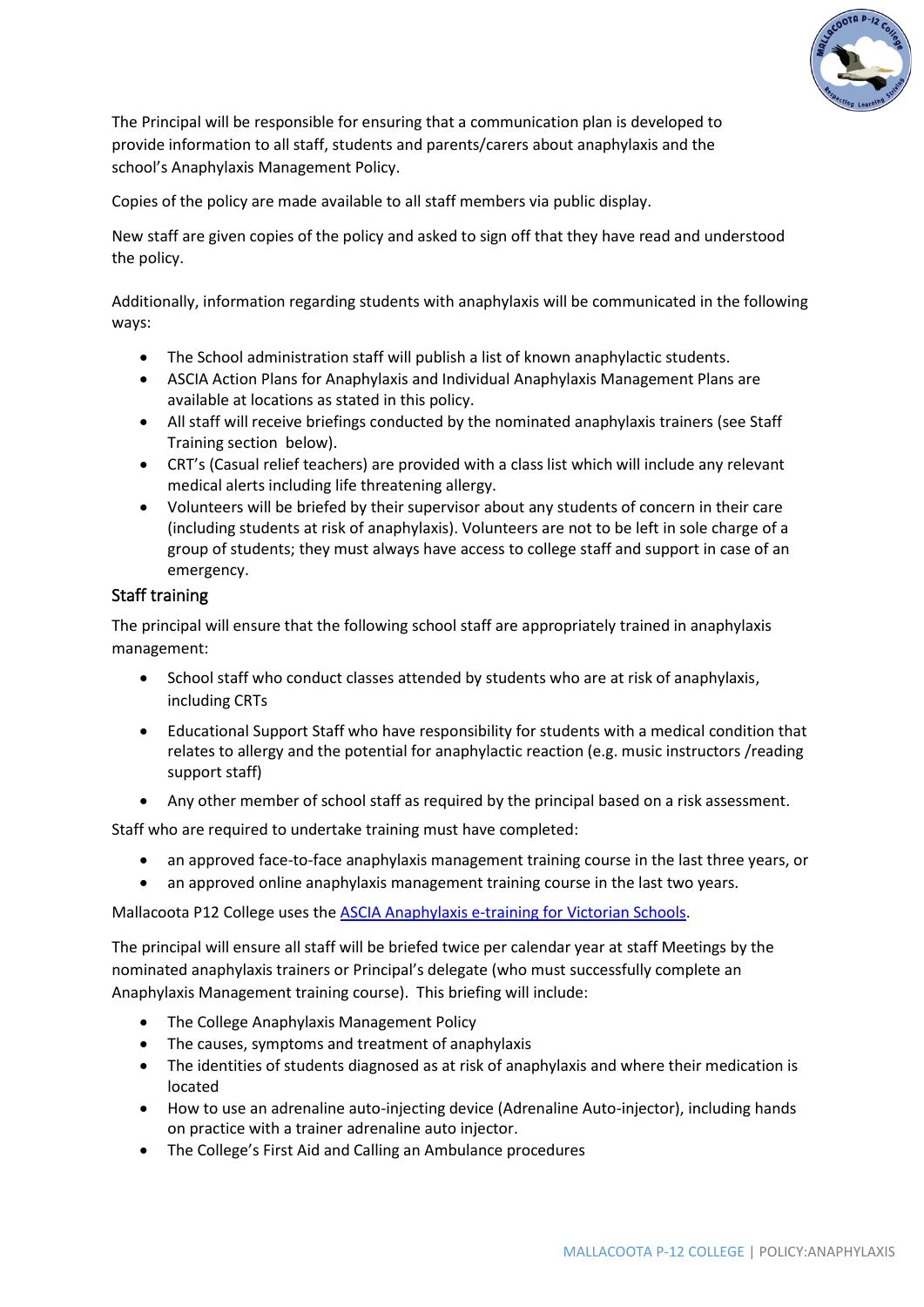

- The location of and access to, Adrenaline Auto-injectors that have been provided by parents/guardians and are not carried by the student
- The location of Adrenaline Auto-injectors for general use

Regular small-group training will be provided to ensure all staff have access to hands-on practice with an Adrenaline Auto-injector trainer. A catch up session with the supervisor for staff who are absent will be made available at the discretion of the Principal.

When a new student enrolls at Mallacoota P-12 College who is at risk of anaphylaxis, the principal will develop an interim plan in consultation with the students' parents and ensure that appropriate staff are trained and briefed as soon as possible.

The Principal will ensure that while students at risk of anaphylaxis are under the care or supervision of the school outside of normal class activities, including in the school yard, at camps and excursions, or at special event days, there is a sufficient number of school staff present who have been trained in anaphylaxis management.

# **COMMUNICATION**

This policy will be communicated to our school community in the following ways :

- Included in staff induction processes
- Discussed at staff briefings or meetings, as required
- Included as annual reference in school newsletter
- Made available in hard copy from school administration upon request

### FURTHER INFORMATION AND RESOURCES

- Allergy & Anaphylaxis Australia: [Risk minimisation strategies](https://edugate.eduweb.vic.gov.au/edulibrary/Schools/teachers/health/riskminimisation.pdf)
- ASCIA Guidelines: [Schooling and childcare](https://allergyfacts.org.au/allergy-management/schooling-childcare)
- Royal Children's Hospital: Allergy and immunology

Related school policies:

- Medication
- Health Care Needs
- First Aid

Related Department policies on the Policy and Advisory Library (PAL):

- [Allergies](https://www2.education.vic.gov.au/pal/allergies)
- [Anaphylaxis](https://www2.education.vic.gov.au/pal/anaphylaxis)
- [Asthma](https://www2.education.vic.gov.au/pal/asthma)
- [Blood Spills and Open Wounds Management](https://www2.education.vic.gov.au/pal/blood-spills-and-open-wounds-management)
- [Blood-borne viruses](https://www2.education.vic.gov.au/pal/blood-borne-viruses)
- [Continence Care](https://www2.education.vic.gov.au/pal/continence)
- [Diabetes](https://www2.education.vic.gov.au/pal/diabetes)
- [Doctors in Secondary Schools](https://www2.education.vic.gov.au/pal/doctors-secondary-schools)
- [Epilepsy and Seizures](https://www2.education.vic.gov.au/pal/epilepsy-and-seizures)
- [First Aid for Students and Staff](https://www2.education.vic.gov.au/pal/first-aid-students-and-staff)
- [Head Lice](https://www2.education.vic.gov.au/pal/head-lice)
- [Health Care Needs](https://www2.education.vic.gov.au/pal/health-care-needs)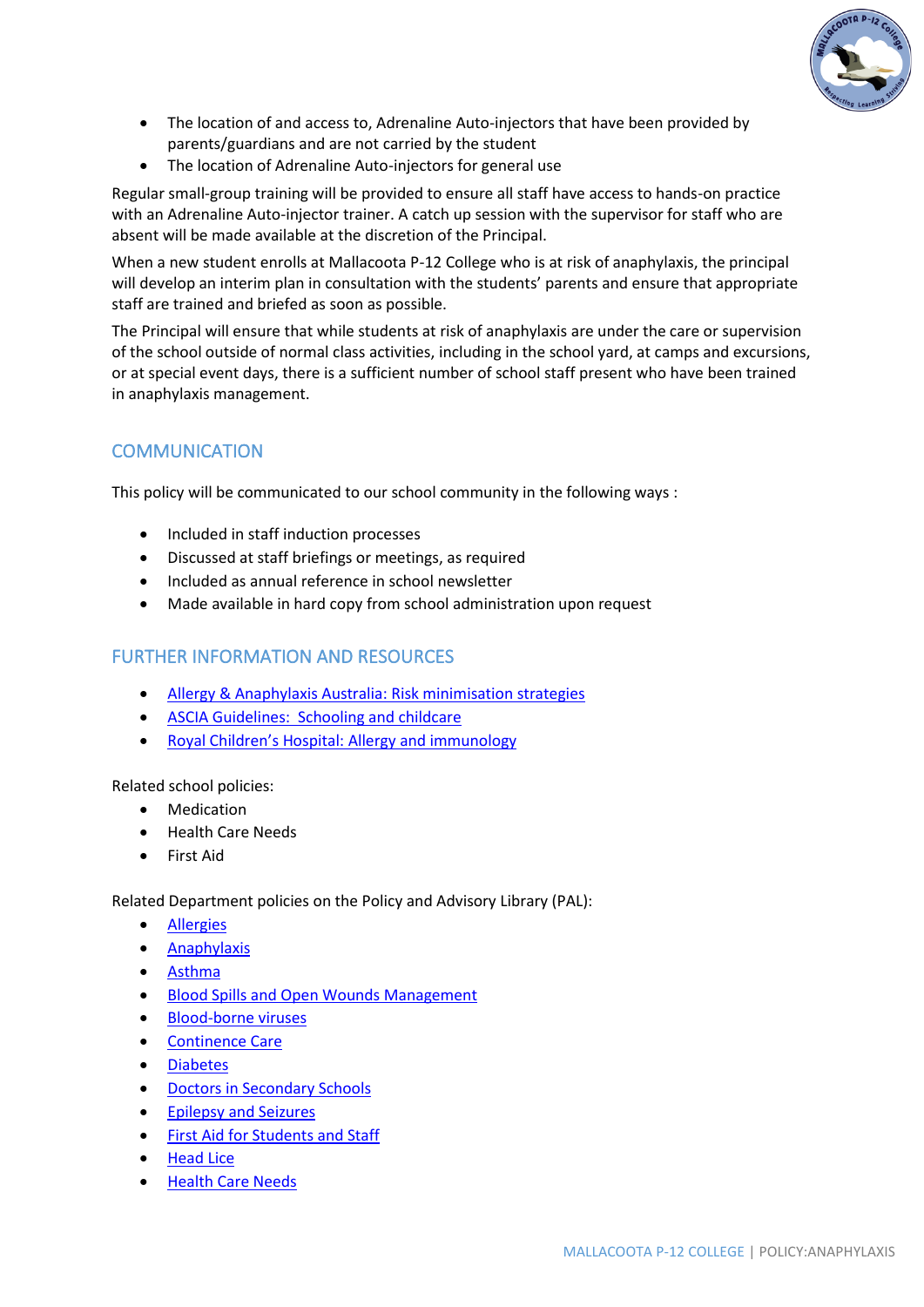

- [Infectious Diseases](https://www2.education.vic.gov.au/pal/infectious-diseases)
- [Medication](https://www2.education.vic.gov.au/pal/medication)
- [Syringe Disposals and Injuries](https://www2.education.vic.gov.au/pal/syringe-disposal)
- [Victorian School Nursing Program](https://www2.education.vic.gov.au/pal/victorian-school-nursing-program)

# POLICY REVIEW AND APPROVAL

| Policy last reviewed       | 11/05/2022      |
|----------------------------|-----------------|
| Approved by                | Principal       |
| Next scheduled review date | <b>May 2023</b> |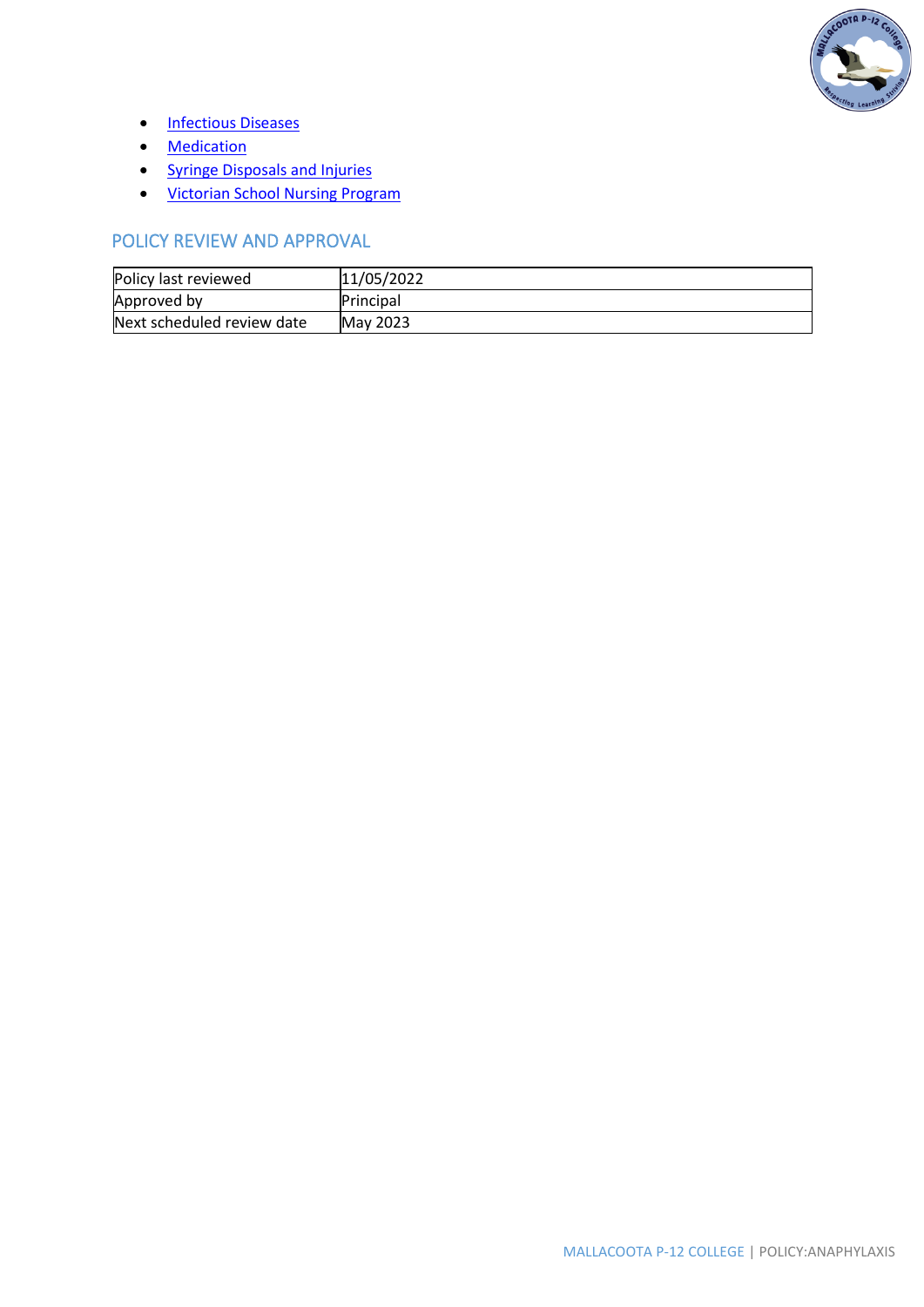

# Annual risk management checklist

(to be completed at the start of each year)

| School name:                                                                                                                                                                                                      |                                                                                                       |            |              |  |  |
|-------------------------------------------------------------------------------------------------------------------------------------------------------------------------------------------------------------------|-------------------------------------------------------------------------------------------------------|------------|--------------|--|--|
| Date of review:                                                                                                                                                                                                   |                                                                                                       |            |              |  |  |
| Who completed<br>this checklist?                                                                                                                                                                                  | Name:                                                                                                 |            |              |  |  |
|                                                                                                                                                                                                                   | Position:                                                                                             |            |              |  |  |
| Review given to:                                                                                                                                                                                                  | Name:                                                                                                 |            |              |  |  |
|                                                                                                                                                                                                                   | Position:                                                                                             |            |              |  |  |
| Comments:                                                                                                                                                                                                         |                                                                                                       |            |              |  |  |
|                                                                                                                                                                                                                   |                                                                                                       |            |              |  |  |
|                                                                                                                                                                                                                   |                                                                                                       |            |              |  |  |
|                                                                                                                                                                                                                   |                                                                                                       |            |              |  |  |
|                                                                                                                                                                                                                   |                                                                                                       |            |              |  |  |
|                                                                                                                                                                                                                   |                                                                                                       |            |              |  |  |
| <b>General information</b>                                                                                                                                                                                        |                                                                                                       |            |              |  |  |
| 1.                                                                                                                                                                                                                | How many current students have been diagnosed as being at risk of anaphylaxis,                        |            |              |  |  |
|                                                                                                                                                                                                                   | and have been prescribed an adrenaline autoinjector?                                                  |            |              |  |  |
| 2.                                                                                                                                                                                                                | How many of these students carry their adrenaline autoinjector on their person?                       |            |              |  |  |
| 3.<br>school?                                                                                                                                                                                                     | Have any students ever had an allergic reaction requiring medical intervention at<br>Yes<br><b>No</b> |            |              |  |  |
| а.                                                                                                                                                                                                                | If Yes, how many times?                                                                               |            |              |  |  |
| 4.                                                                                                                                                                                                                | Have any students ever had an anaphylactic reaction at school?                                        | $\Box$ Yes | <b>No</b>    |  |  |
| a.                                                                                                                                                                                                                | If Yes, how many students?                                                                            |            |              |  |  |
| b.                                                                                                                                                                                                                | If Yes, how many times?                                                                               |            |              |  |  |
| 5.<br>student?                                                                                                                                                                                                    | Has a staff member been required to administer an adrenaline autoinjector to a                        | Yes<br>ப   | No<br>$\Box$ |  |  |
| а.                                                                                                                                                                                                                | If Yes, how many times?                                                                               |            |              |  |  |
| If your school is a government school, was every incident in which a student<br>$\Box$ Yes<br>6.<br>No<br>suffered an anaphylactic reaction reported via the Incident Reporting and<br>Information System (IRIS)? |                                                                                                       |            |              |  |  |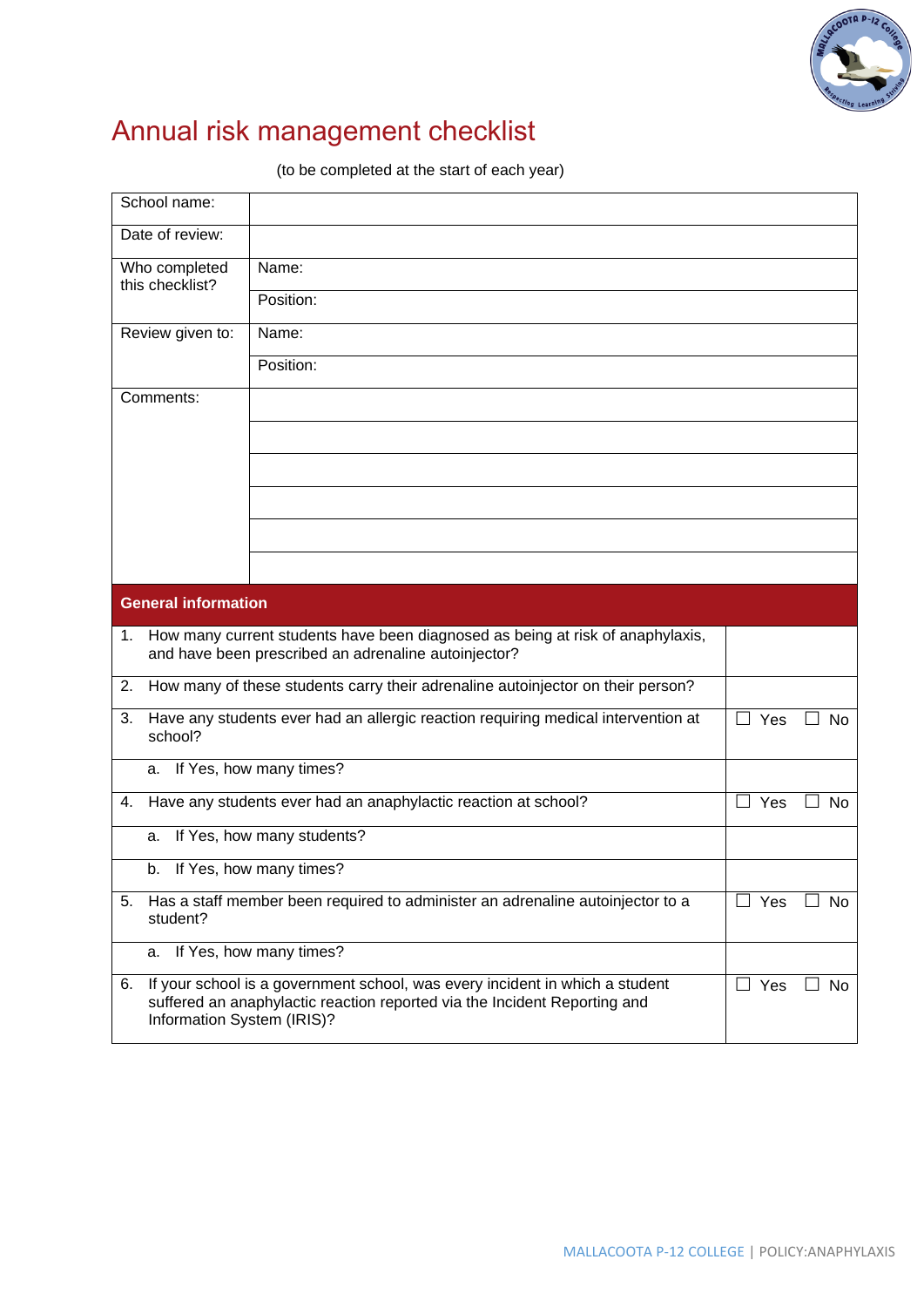

|    | <b>SECTION 1: Training</b>                                                                                                                                                                                                                                                                      |               |           |
|----|-------------------------------------------------------------------------------------------------------------------------------------------------------------------------------------------------------------------------------------------------------------------------------------------------|---------------|-----------|
| 7. | Have all school staff who conduct classes with students who are at risk of<br>anaphylaxis successfully completed an approved anaphylaxis management<br>training course, either:                                                                                                                 | Yes           | No        |
|    | online training (ASCIA anaphylaxis e-training) within the last 2 years, or                                                                                                                                                                                                                      |               |           |
|    | accredited face-to-face training (22300VIC or 10313NAT) within the last 3<br>years?                                                                                                                                                                                                             |               |           |
| 8. | Does your school conduct twice-yearly briefings annually?                                                                                                                                                                                                                                       | $\Box$ Yes    | <b>No</b> |
|    | If no, please explain why not, as this is a requirement for school registration.                                                                                                                                                                                                                |               |           |
| 9. | Do all school staff participate in a twice-yearly anaphylaxis briefing?                                                                                                                                                                                                                         | $\Box$ Yes    | No        |
|    | Ifn, please explain why not, as this is a requirement for school registration.                                                                                                                                                                                                                  |               |           |
|    | 10. If you are intending to use the ASCIA Anaphylaxis e-training for Victorian Schools:                                                                                                                                                                                                         | Yes<br>$\Box$ | <b>No</b> |
|    | Has your school trained a minimum of 2 school staff (School Anaphylaxis<br>а.<br>Supervisors) to conduct competency checks of adrenaline autoinjectors<br>(EpiPen®)?                                                                                                                            |               |           |
|    | Are your school staff being assessed for their competency in using<br>b.<br>adrenaline autoinjectors (EpiPen®) within 30 days of completing the<br>ASCIA Anaphylaxis e-training for Victorian Schools?                                                                                          | Yes           | No        |
|    | <b>SECTION 2: Individual Anaphylaxis Management Plans</b>                                                                                                                                                                                                                                       |               |           |
|    | 11. Does every student who has been diagnosed as being at risk of anaphylaxis and<br>prescribed an adrenaline autoinjector have an Individual Anaphylaxis Management<br>Plan, which includes an ASCIA Action Plan for Anaphylaxis completed and signed<br>by a prescribed medical practitioner? | $\Box$ Yes    | No        |
|    | 12. Are all Individual Anaphylaxis Management Plans reviewed regularly with parents<br>(at least annually)?                                                                                                                                                                                     | Yes           | No        |
|    | 13. Do the Individual Anaphylaxis Management Plans set out strategies to minimise<br>the risk of exposure to allergens for the following in-school and out-of-class<br>settings?                                                                                                                |               |           |
|    | During classroom activities, including elective classes<br>a.                                                                                                                                                                                                                                   | Yes<br>$\Box$ | No        |
|    | In canteens or during lunch or snack times<br>b.                                                                                                                                                                                                                                                | Yes           | No        |
|    | Before and after school, in the school yard and during breaks<br>c.                                                                                                                                                                                                                             | $\Box$ Yes    | No        |
|    | For special events, such as sports days, class parties and extra-curricular<br>d.<br>activities                                                                                                                                                                                                 | $\Box$ Yes    | No        |
|    | For excursions and camps<br>е.                                                                                                                                                                                                                                                                  | П<br>Yes      | No        |
|    | Other<br>f.                                                                                                                                                                                                                                                                                     | $\Box$ Yes    | No        |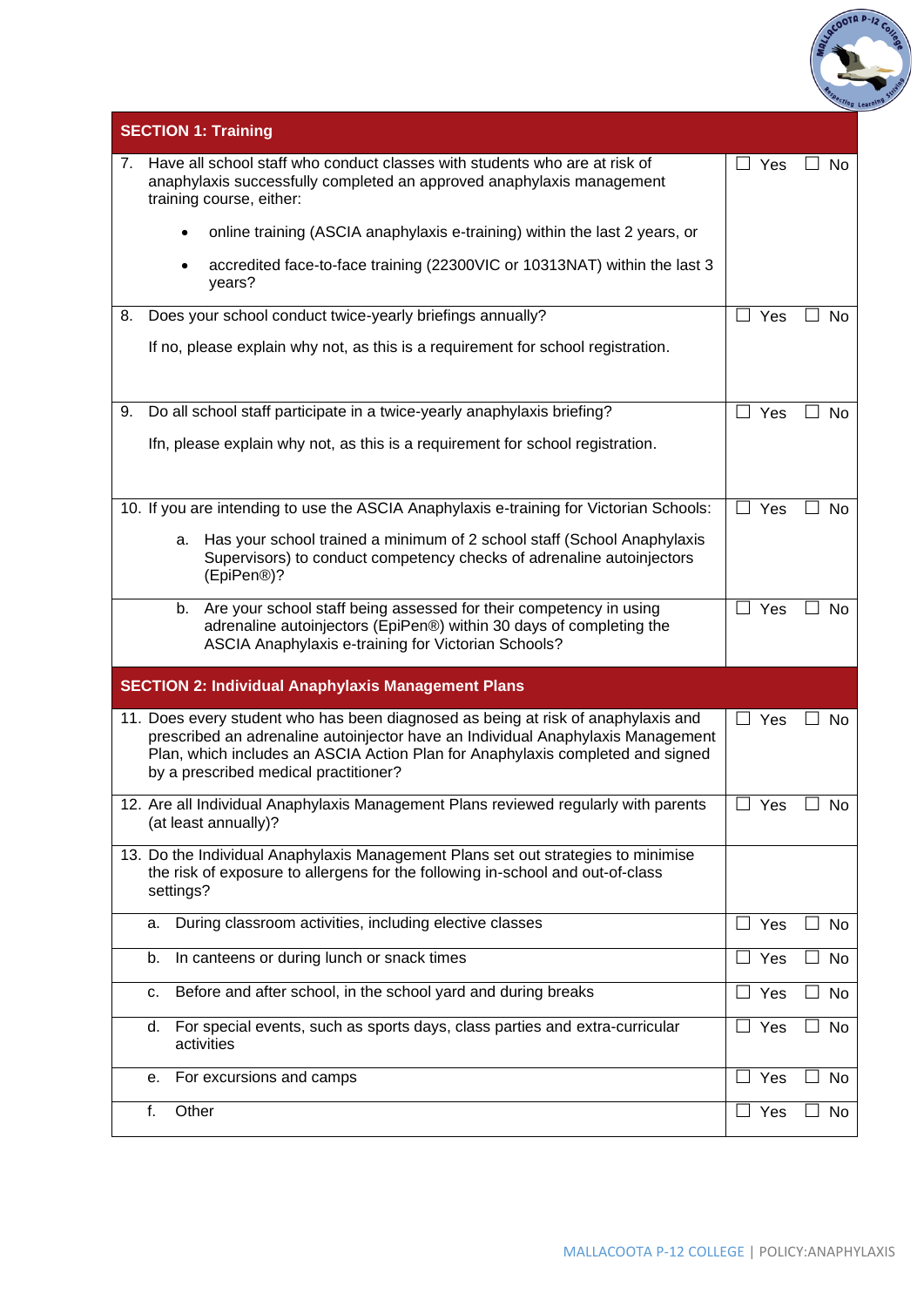

| 14. Do all students who carry an adrenaline autoinjector on their person have a copy<br>of their ASCIA Action Plan for Anaphylaxis kept at the school (provided by the<br>parent)?                                   | Yes<br>No                                |
|----------------------------------------------------------------------------------------------------------------------------------------------------------------------------------------------------------------------|------------------------------------------|
| Where are the Action Plans kept?<br>a.                                                                                                                                                                               |                                          |
| 15. Does the ASCIA Action Plan for Anaphylaxis include a recent photo of the<br>student?                                                                                                                             | $\Box$ Yes<br><b>No</b>                  |
| 16. Are Individual Management Plans (for students at risk of anaphylaxis) reviewed<br>prior to any off-site activities (such as sport, camps or special events), and in<br>consultation with the student's parent/s? | Yes<br><b>No</b>                         |
| <b>SECTION 3: Storage and accessibility of adrenaline autoinjectors</b>                                                                                                                                              |                                          |
| 17. Where are the student(s) adrenaline autoinjectors stored?                                                                                                                                                        |                                          |
| 18. Where are the student(s) adrenaline autoinjectors stored?                                                                                                                                                        |                                          |
| 19. Do all school staff know where the school's adrenaline autoinjectors for general<br>use are stored?                                                                                                              | $\Box$ Yes<br>No<br>$\perp$              |
| 20. Are the adrenaline autoinjectors stored at room temperature (not refrigerated) and<br>out of direct sunlight?                                                                                                    | $\Box$<br>Yes<br>$\vert \ \ \vert$<br>No |
| 21. Is the storage safe?                                                                                                                                                                                             | $\Box$ Yes<br>No                         |
| 22. Is the storage unlocked and accessible to school staff at all times?<br>Comments:                                                                                                                                | $\Box$ Yes<br>No<br>$\mathsf{L}$         |
| 23. Are the adrenaline autoinjectors easy to find?                                                                                                                                                                   | $\sqsupset$ Yes<br><b>No</b>             |
| Comments:                                                                                                                                                                                                            |                                          |
| 24. Is a copy of student's individual ASCIA Action Plan for Anaphylaxis kept together<br>with the student's adrenaline autoinjector?                                                                                 | Yes<br>$\Box$<br>No                      |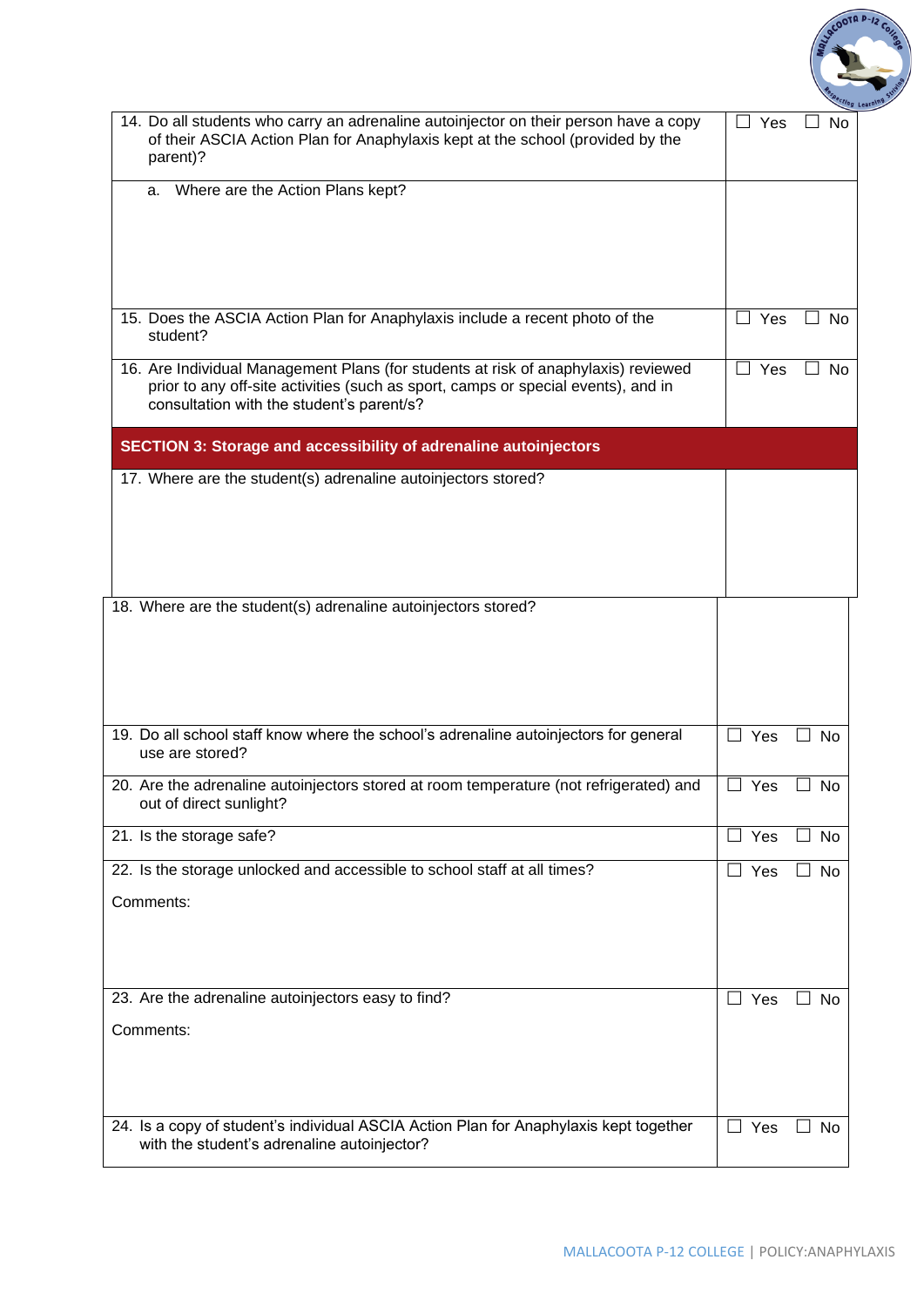

| 25. Are the adrenaline autoinjectors and Individual Anaphylaxis Management Plans<br>(including the ASCIA Action Plan for Anaphylaxis) clearly labelled with the<br>student's names?                                                    | Yes                 | No                                    |
|----------------------------------------------------------------------------------------------------------------------------------------------------------------------------------------------------------------------------------------|---------------------|---------------------------------------|
| 26. Has someone been designated to check the adrenaline autoinjector expiry dates<br>on a regular basis?                                                                                                                               | Yes                 | <b>No</b>                             |
|                                                                                                                                                                                                                                        |                     |                                       |
| 27. Are there adrenaline autoinjectors currently in the possession of the school that<br>have expired?                                                                                                                                 | $\Box$ Yes          | ∐ No                                  |
| 28. Has the school signed up to EpiClub (optional free reminder services)?                                                                                                                                                             | Yes<br>$\mathsf{L}$ | No                                    |
| 29. Do all school staff know where the adrenaline autoinjectors, the ASCIA Action<br>Plans for Anaphylaxis and the Individual Anaphylaxis Management Plans are<br>stored?                                                              | $\Box$ Yes          | No                                    |
| 30. Has the school purchased adrenaline autoinjector(s) for general use, and have<br>they been placed in the school's first aid kit(s)?                                                                                                | Yes                 | No                                    |
| 31. Where are these first aid kits located?                                                                                                                                                                                            |                     |                                       |
| Do staff know where they are located?                                                                                                                                                                                                  | $\Box$ Yes          | <b>No</b><br>$\overline{\phantom{a}}$ |
| 32. Is the adrenaline autoinjector for general use clearly labelled as the 'General Use'<br>adrenaline autoinjector?                                                                                                                   | $\Box$ Yes          | No                                    |
| 33. Is there a register for signing adrenaline autoinjectors in and out when taken for<br>excursions, camps etc?                                                                                                                       | Yes<br>$\perp$      | No                                    |
| <b>SECTION 4: Risk Minimisation strategies</b>                                                                                                                                                                                         |                     |                                       |
| 34. Have you done a risk assessment to identify potential accidental exposure to<br>allergens for all students who have been diagnosed as being at risk of<br>anaphylaxis?                                                             | $\Box$ Yes          | $\Box$ No                             |
| 35. Have you implemented any of the risk minimisation strategies in the Anaphylaxis<br>Guidelines? If Yes, list these in the space provided below. If No, please explain<br>why not, as this is a requirement for school registration. | Yes                 | No                                    |
| 36. Are there always sufficient school staff members on yard duty who have current<br>Anaphylaxis Management Training?                                                                                                                 | Yes<br>$\Box$       | No                                    |
| <b>SECTION 5: School management and emergency response</b>                                                                                                                                                                             |                     |                                       |
| 37. Does the school have procedures for emergency responses to anaphylactic<br>reactions? Are they clearly documented and communicated to all staff?                                                                                   | Yes                 | No                                    |
| 38. Do school staff know when their training needs to be renewed?                                                                                                                                                                      | Yes                 | No                                    |
| 39. Have you developed emergency response procedures for when an allergic<br>reaction occurs?                                                                                                                                          | Yes<br>$\Box$       | No                                    |
| In the class room?<br>а.                                                                                                                                                                                                               | $\Box$ Yes          | No                                    |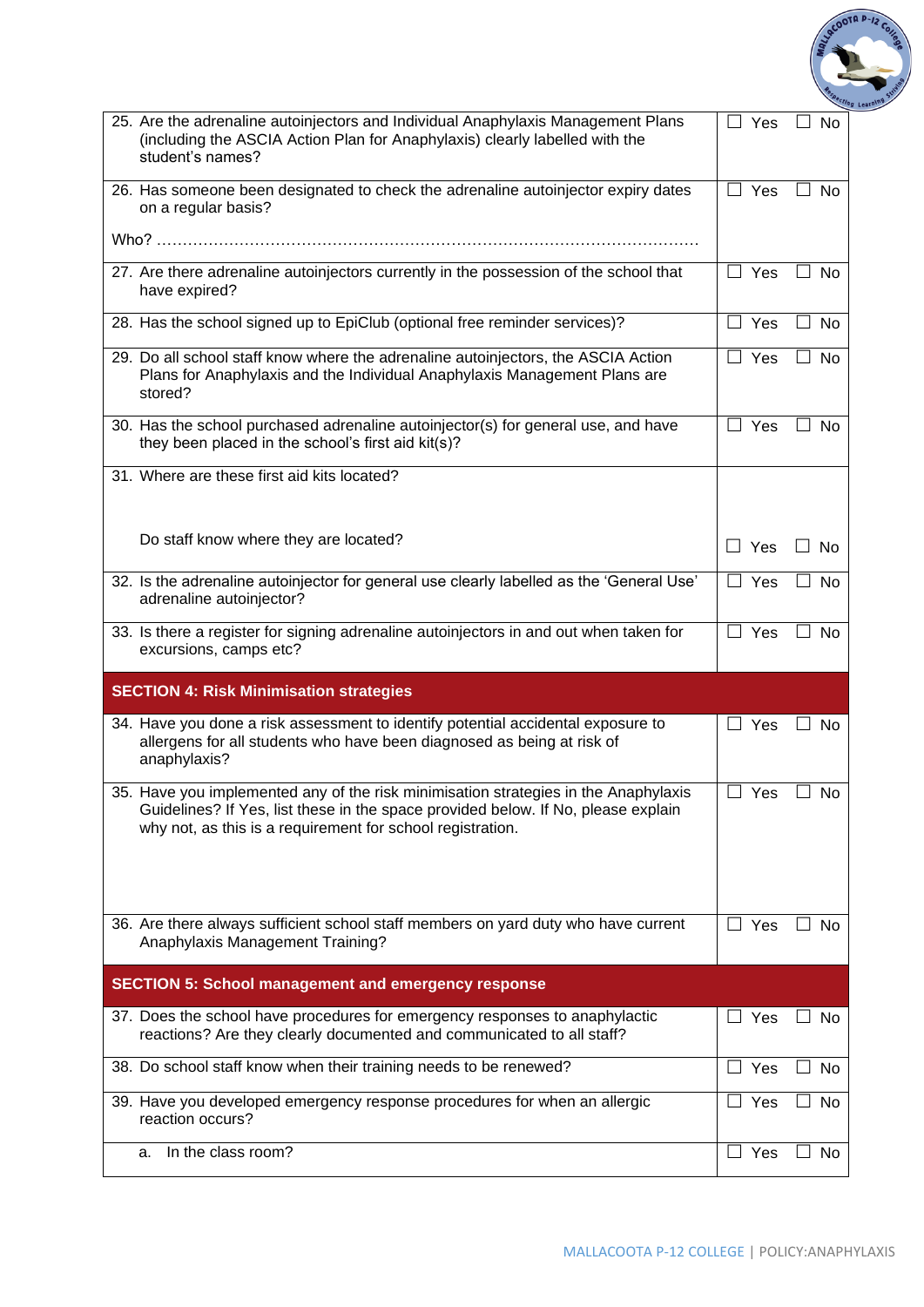

| b. | In the school yard?                                                                                                                                                                                                                                                                                                    | Yes                   | No                  |
|----|------------------------------------------------------------------------------------------------------------------------------------------------------------------------------------------------------------------------------------------------------------------------------------------------------------------------|-----------------------|---------------------|
| c. | In all school buildings and sites, including gymnasiums and halls?                                                                                                                                                                                                                                                     | Yes<br>$\Box$         | No                  |
| d. | At school camps and excursions?                                                                                                                                                                                                                                                                                        | Yes<br>$\mathbf{I}$   | No                  |
| е. | On special event days (such as sports days) conducted, organised or attended<br>by the school?                                                                                                                                                                                                                         | Yes<br>$\mathsf{L}$   | No                  |
|    | 40. Does your plan include who will call the ambulance?                                                                                                                                                                                                                                                                | Yes<br>$\Box$         | No                  |
|    | 41. Is there a designated person who will be sent to collect the student's adrenaline<br>autoinjector and individual ASCIA Action Plan for Anaphylaxis?                                                                                                                                                                | $\Box$ Yes            | <b>No</b><br>$\Box$ |
|    | 42. Have you checked how long it takes to get an individual's adrenaline autoinjector<br>and corresponding individual ASCIA Action Plan for Anaphylaxis to a student<br>experiencing an anaphylactic reaction from various areas of the school including:                                                              | $\Box$ Yes            | No                  |
| a. | The class room?                                                                                                                                                                                                                                                                                                        | $\Box$ Yes            | No                  |
| b. | The school yard?                                                                                                                                                                                                                                                                                                       | $\Box$ Yes            | No<br>$\mathsf{L}$  |
| C. | The sports field?                                                                                                                                                                                                                                                                                                      | $\Box$ Yes            | <b>No</b>           |
| d. | The school canteen?                                                                                                                                                                                                                                                                                                    | $\Box$ Yes            | No                  |
|    | 43. On excursions or other out-of-school events, is there a plan for who is responsible<br>for ensuring the adrenaline autoinjector(s) and Individual Anaphylaxis<br>Management Plans (including the ASCIA Action Plan) and the adrenaline<br>autoinjector for general use are correctly stored and available for use? | $\Box$ Yes            | $\Box$<br>No        |
|    |                                                                                                                                                                                                                                                                                                                        |                       |                     |
|    | 44. Who will make these arrangements during excursions?                                                                                                                                                                                                                                                                |                       |                     |
|    |                                                                                                                                                                                                                                                                                                                        |                       |                     |
|    | 45. Who will make these arrangements during camps?                                                                                                                                                                                                                                                                     |                       |                     |
|    |                                                                                                                                                                                                                                                                                                                        |                       |                     |
|    | 46. Who will make these arrangements during sporting activities?                                                                                                                                                                                                                                                       |                       |                     |
|    |                                                                                                                                                                                                                                                                                                                        |                       |                     |
|    | 47. Is there a process for post-incident support in place?                                                                                                                                                                                                                                                             | $\Box$ Yes            | No                  |
|    | 48. Have all school staff who conduct classes attended by students at risk of<br>anaphylaxis, and any other staff identified by the principal, been briefed by<br>someone familiar with the school and who has completed an approved<br>anaphylaxis management course in the last 2 years on:                          |                       |                     |
| a. | The school's Anaphylaxis Management Policy?                                                                                                                                                                                                                                                                            | Yes<br>$\Box$         | No                  |
| b. | The causes, symptoms and treatment of anaphylaxis?                                                                                                                                                                                                                                                                     | Yes<br>$\blacksquare$ | <b>No</b>           |
| c. | The identities of students at risk of anaphylaxis, and who are prescribed an<br>adrenaline autoinjector, including where their medication is located?                                                                                                                                                                  | Yes                   | No                  |
| d. | How to use an adrenaline autoinjector, including hands on practice with a<br>trainer adrenaline autoinjector?                                                                                                                                                                                                          | Yes<br>ப              | No                  |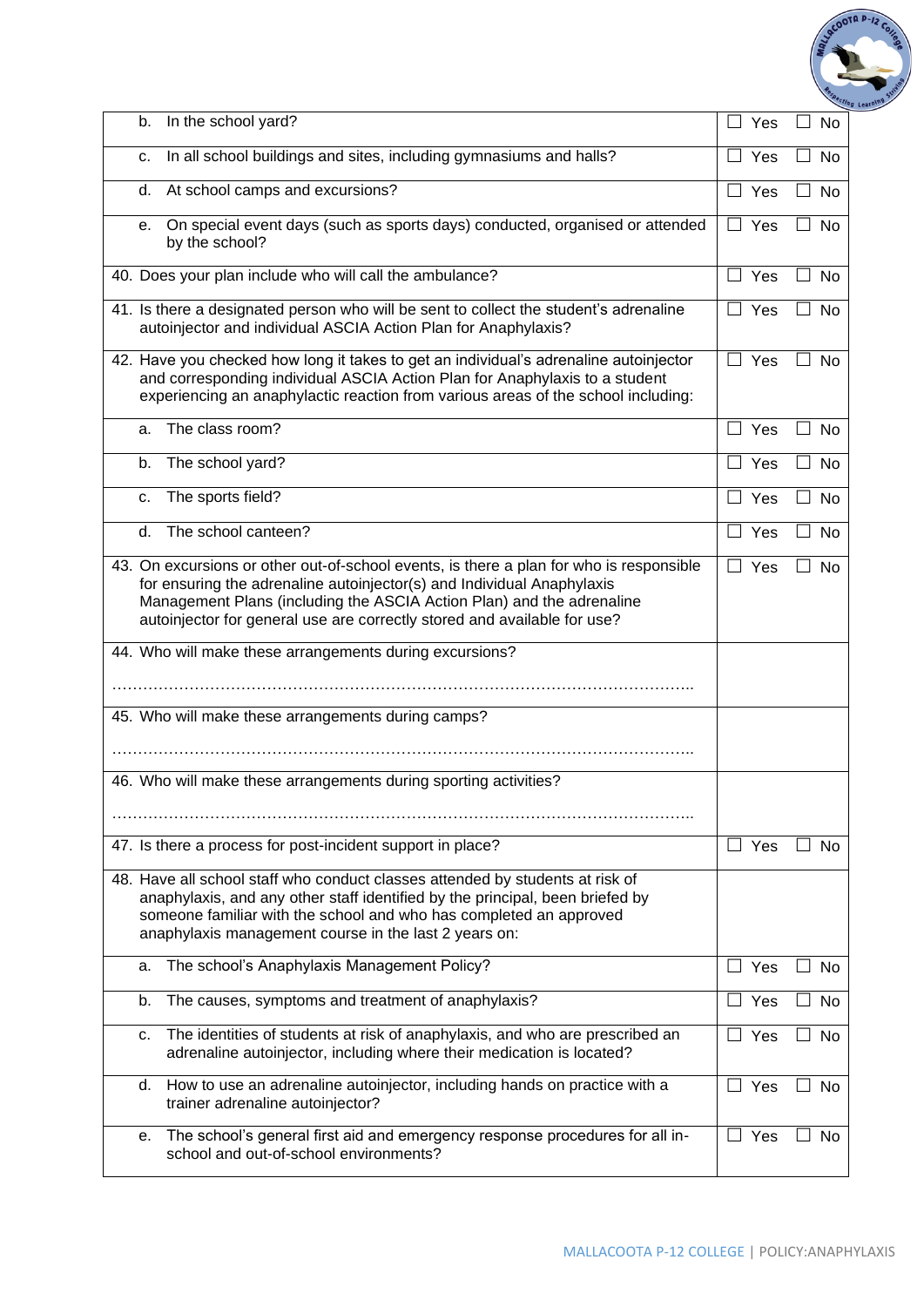

| f. | Where the adrenaline autoinjector(s) for general use is kept?                                                                                      | Yes                 | No                  |
|----|----------------------------------------------------------------------------------------------------------------------------------------------------|---------------------|---------------------|
| g. | Where the adrenaline autoinjectors for individual students are located<br>including if they carry it on their person?                              | $\Box$ Yes          | No                  |
|    | <b>SECTION 6: Communication Plan</b>                                                                                                               |                     |                     |
|    | 49. Is there a Communication Plan in place to provide information about anaphylaxis<br>and the school's policies?                                  |                     |                     |
| a. | To school staff?                                                                                                                                   | $\Box$ Yes          | <b>No</b><br>$\Box$ |
| b. | To students?                                                                                                                                       | $\Box$ Yes          | No<br>$\Box$        |
| c. | To parents?                                                                                                                                        | $\Box$<br>Yes       | <b>No</b>           |
| d. | To volunteers?                                                                                                                                     | Yes<br>٦            | No                  |
| е. | To casual relief staff?                                                                                                                            | $\Box$ Yes          | No<br>$\Box$        |
|    | 50. Is there a process for distributing this information to the relevant school staff?                                                             | Yes<br>$\perp$      | <b>No</b>           |
| a. | What is it?                                                                                                                                        |                     |                     |
|    | 51. How will this information be kept up to date?                                                                                                  |                     |                     |
|    | 52. Are there strategies in place to increase awareness about severe allergies among<br>students for all in-school and out-of-school environments? | Yes<br>$\mathsf{L}$ | No                  |
|    | 53. What are they?                                                                                                                                 |                     |                     |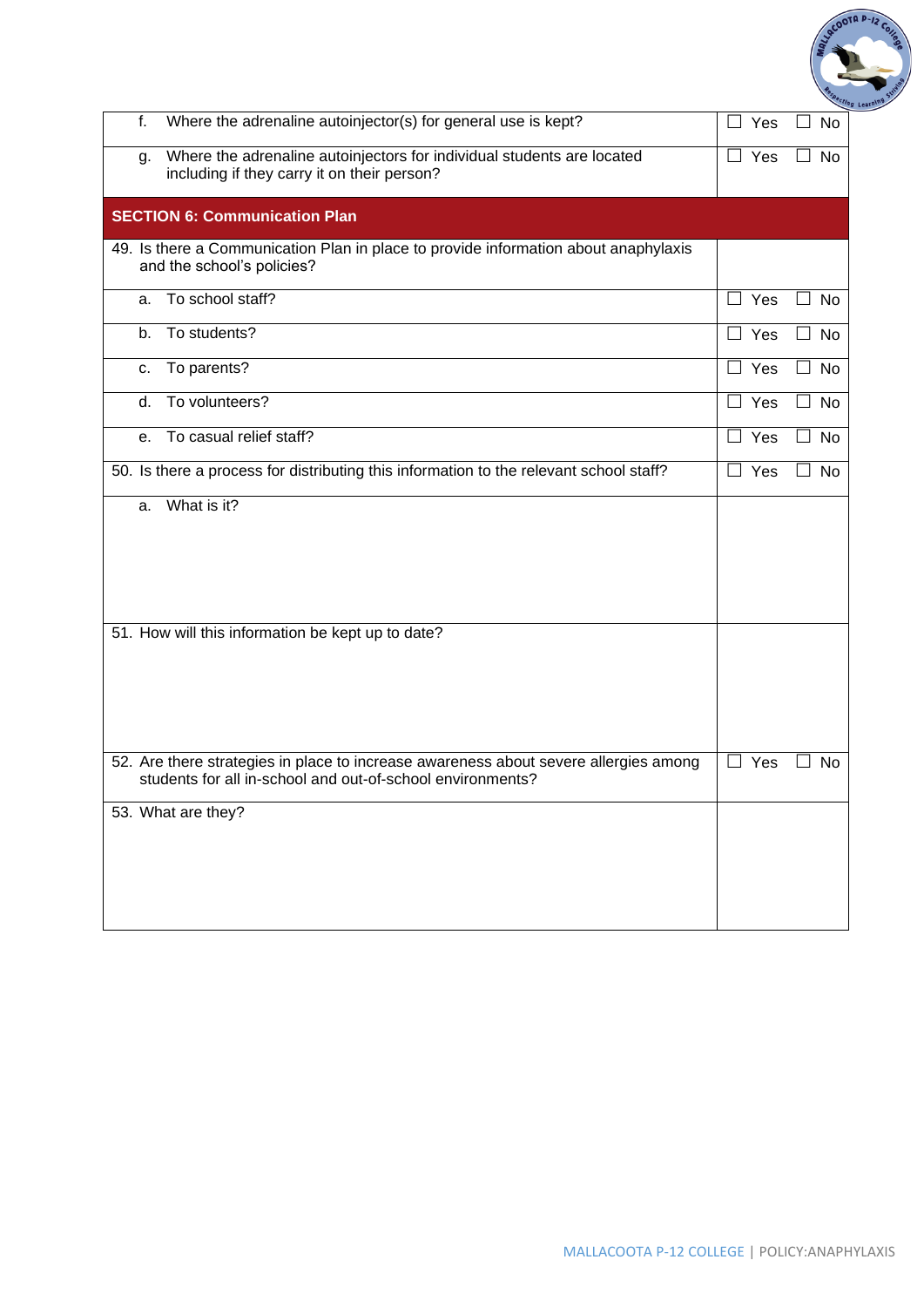

# Individual Anaphylaxis Management Plan

This plan is to be completed by the principal or nominee on the basis of information from the student's medical practitioner (**ASCIA Action Plan for Anaphylaxis**) provided by the parent.

It is the parent's responsibility to provide the school with a copy of the student's ASCIA Action Plan for Anaphylaxis containing the emergency procedures plan (signed by the student's medical practitioner) and an up-to-date photo of the student - to be appended to this plan; and to inform the school if their child's medical condition changes.

| <b>School</b>                              |             |                                              | Phone             |  |
|--------------------------------------------|-------------|----------------------------------------------|-------------------|--|
| <b>Student</b>                             |             |                                              |                   |  |
| <b>DOB</b>                                 |             |                                              | <b>Year level</b> |  |
| Severely allergic to:                      |             |                                              |                   |  |
| Other health conditions                    |             |                                              |                   |  |
| <b>Medication at school</b>                |             |                                              |                   |  |
|                                            |             | <b>EMERGENCY CONTACT DETAILS (PARENT)</b>    |                   |  |
| <b>Name</b>                                |             |                                              | <b>Name</b>       |  |
| Relationship                               |             |                                              | Relationship      |  |
| Home phone                                 |             |                                              | Home phone        |  |
| <b>Work phone</b>                          |             |                                              | <b>Work phone</b> |  |
| <b>Mobile</b>                              |             |                                              | <b>Mobile</b>     |  |
| <b>Address</b>                             |             |                                              | <b>Address</b>    |  |
|                                            |             | <b>EMERGENCY CONTACT DETAILS (ALTERNATE)</b> |                   |  |
| <b>Name</b>                                |             |                                              | <b>Name</b>       |  |
| Relationship                               |             |                                              | Relationship      |  |
| <b>Home phone</b>                          |             |                                              | Home phone        |  |
| <b>Work phone</b>                          |             |                                              | <b>Work phone</b> |  |
| <b>Mobile</b>                              |             |                                              | <b>Mobile</b>     |  |
| <b>Address</b>                             |             |                                              | <b>Address</b>    |  |
| <b>Medical practitioner contact</b>        | <b>Name</b> |                                              |                   |  |
|                                            | Phone       |                                              |                   |  |
| Emergency care to be<br>provided at school |             |                                              |                   |  |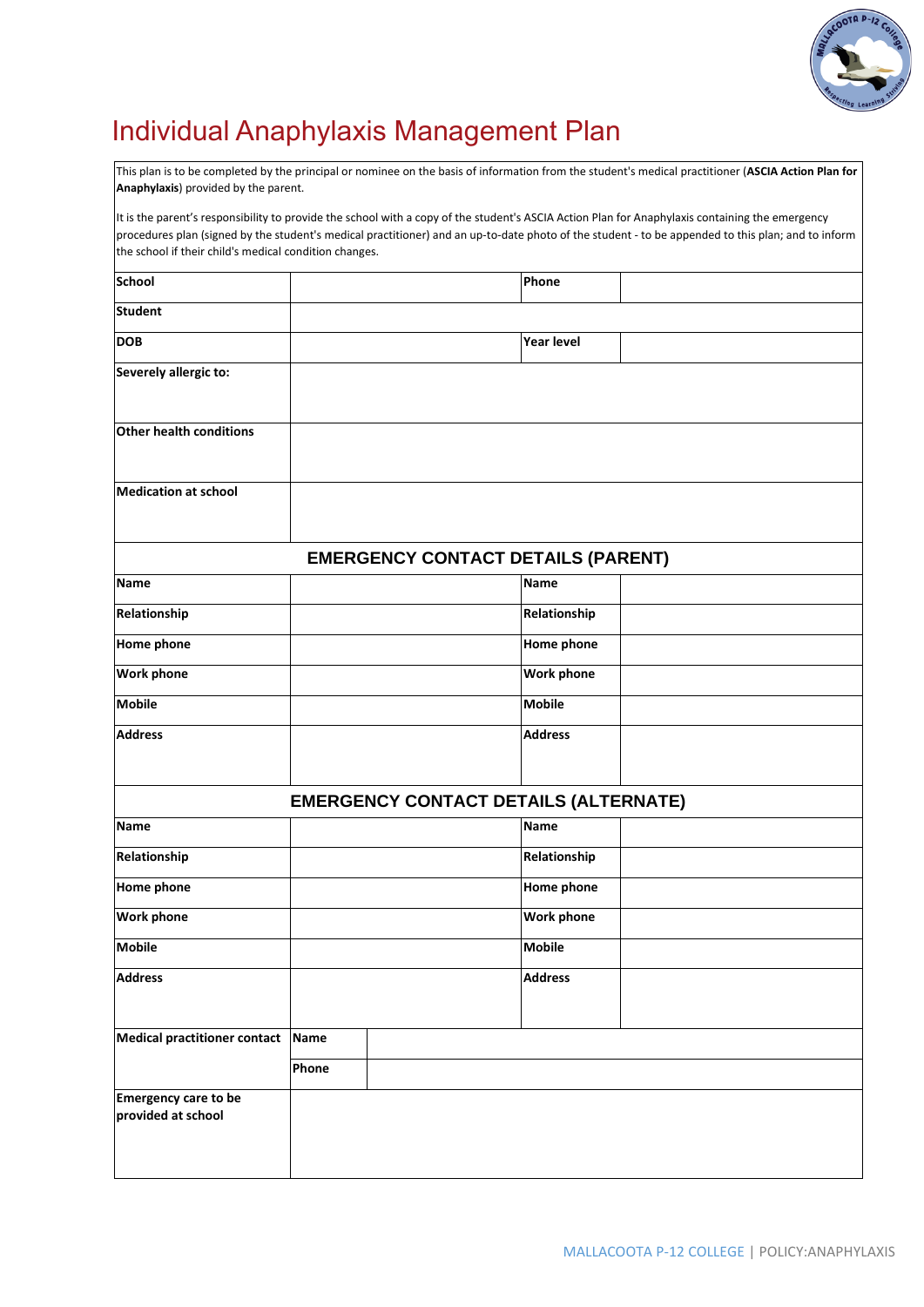

| <b>Storage location for</b><br>adrenaline autoinjector<br>(device specific) (EpiPen®) |                                                                                                                                                                                                                                 |                     |                         |
|---------------------------------------------------------------------------------------|---------------------------------------------------------------------------------------------------------------------------------------------------------------------------------------------------------------------------------|---------------------|-------------------------|
|                                                                                       |                                                                                                                                                                                                                                 |                     |                         |
|                                                                                       | <b>ENVIRONMENT</b>                                                                                                                                                                                                              |                     |                         |
|                                                                                       | To be completed by principal or nominee. Please consider each environment/area (on and off school site) the student will be in for the year, e.g.<br>classroom, canteen, food tech room, sports oval, excursions and camps etc. |                     |                         |
| Name of environment/area:                                                             |                                                                                                                                                                                                                                 |                     |                         |
| <b>Risk identified</b>                                                                | Actions required to minimise the risk                                                                                                                                                                                           | Who is responsible? | <b>Completion date?</b> |
|                                                                                       |                                                                                                                                                                                                                                 |                     |                         |
|                                                                                       |                                                                                                                                                                                                                                 |                     |                         |
|                                                                                       |                                                                                                                                                                                                                                 |                     |                         |
|                                                                                       |                                                                                                                                                                                                                                 |                     |                         |
| Name of environment/area:                                                             |                                                                                                                                                                                                                                 |                     |                         |
| <b>Risk identified</b>                                                                | Actions required to minimise the risk                                                                                                                                                                                           | Who is responsible? | <b>Completion date?</b> |
|                                                                                       |                                                                                                                                                                                                                                 |                     |                         |
|                                                                                       |                                                                                                                                                                                                                                 |                     |                         |
|                                                                                       |                                                                                                                                                                                                                                 |                     |                         |
|                                                                                       |                                                                                                                                                                                                                                 |                     |                         |
| Name of environment/area:                                                             |                                                                                                                                                                                                                                 |                     |                         |
| <b>Risk identified</b>                                                                | Actions required to minimise the risk                                                                                                                                                                                           | Who is responsible? | <b>Completion date?</b> |
|                                                                                       |                                                                                                                                                                                                                                 |                     |                         |
|                                                                                       |                                                                                                                                                                                                                                 |                     |                         |
|                                                                                       |                                                                                                                                                                                                                                 |                     |                         |
|                                                                                       |                                                                                                                                                                                                                                 |                     |                         |